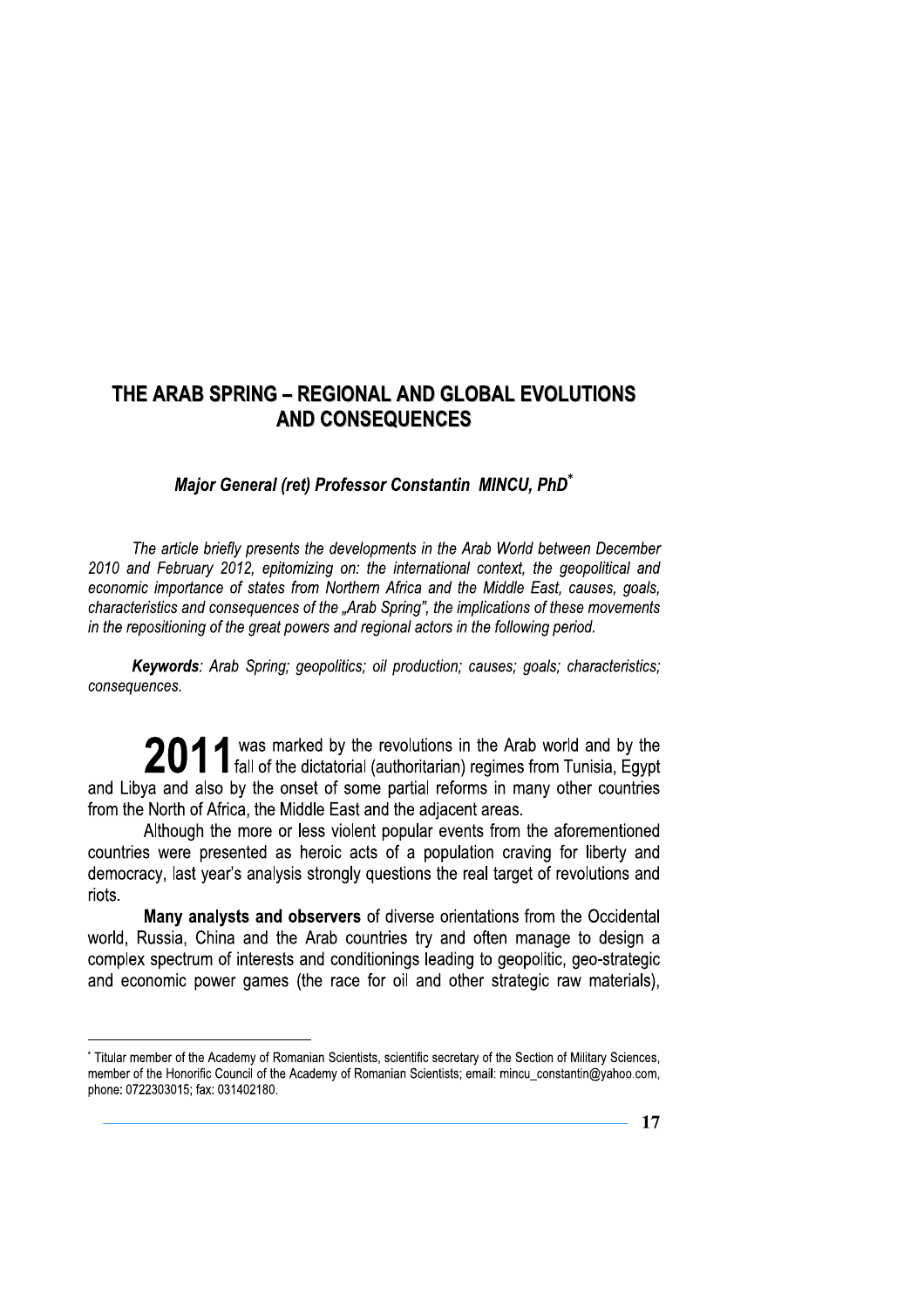Maior General (ret) Professor Constantin MINCU, PhD

situations wherein democracy, human rights and social justice are forgotten and uninteresting.

#### 1. The international context in the last few years (2008-2012)

Many conspiracy theories (with a sense of credibility) circulate in the media and on the socialization websites of the Internet global network, theories that grant the global economic crisis genesis, the often chaotic acceleration of the globalization phenomena, the crazy race for resources (especially energy - oil and gas), the redefinition of spheres of influence, new alliances and groups of forces, the complex issue of demographic growth and the dramatic poverty of a large number of people owed to some occult groups formed from the wide global finance (tycoons from Wall Street and the City, Bilderberg group, Illuminati bankers, IMF and the World Bank board, etc.).

These groups seem to control world governments, inclusively those of great and strong countries (i.e., the USA, the UK, France, Germany, etc.) promoting their own agenda that would lead in a shorter term than was thought toward the New Global Order.

**Starting** from the reality that the world has now seven billion people and from the fact the exhaustible resources are not enough (as some analysts declare -"too many for so little oil"), we are in search of solutions to satisfy and save only the already strong ones by a set of political, economic, demographic, military and other nature measures which will consist in:

- The dramatic reduction by rapid and efficient measures of the actual world population (some sources speak about the decrease of population of about 50-90%);
- The action of devastating strike over Iran in the last months (protagonists - USA and Israel);
- The destruction of position and potential of development of the important currencies (dollar, Euro, Yen, etc.) preparing the introduction of the Global Unique Currency:
- The limitation and then fall of world's great states' power, starting with USA, Russia, Japan, etc.;
- The challenge of the oil prize to 150 200 USD/barrel;
- The orchestration by the great banks of the Banking Mortgage Crisis by the regulation of accommodations taking over without legal empowerment (see the USA case);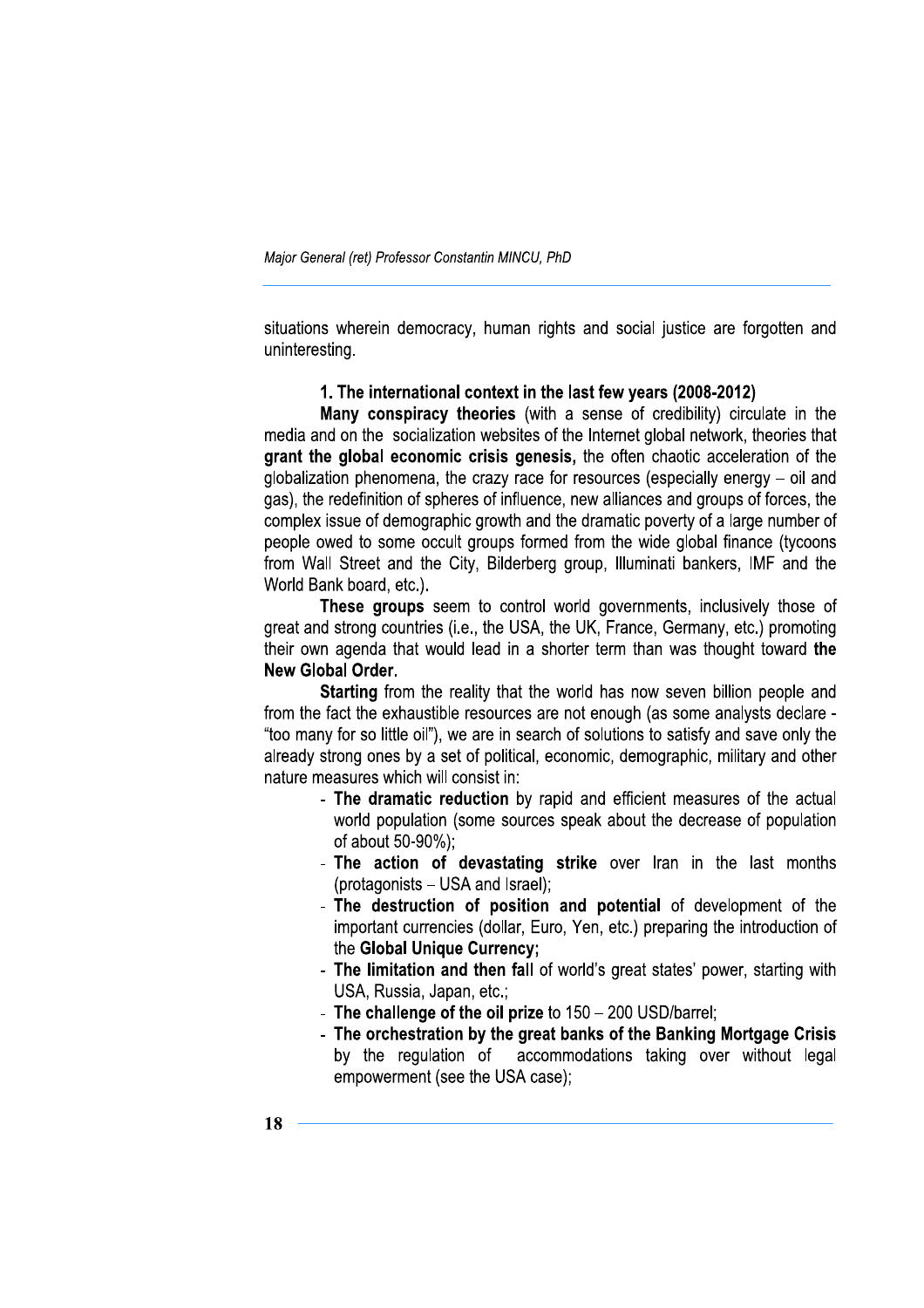- The promotion of some "laws" attacking the human being and the latter's biological genes (see the USA Health Law and not only):
- The increase on short and medium term of China's role as an intermediate stage before the gaining of control by a Global Government:
	- China already owns all Greek harbors;
	- It also owns 90% of all the rare minerals of the Earth essential components for industrial and weapon technologies;
	- It is already the great extractor of mineral resources at global level (it owns mine exploitations in Australia, Africa, USA, the Middle East, Canada);
	- It occupies the firth place in the world in the oil production (3.8) million of oil barrels per day) and imports an equal quantity from the global market, mainly from Iran and Saudi Arabia);
- The orchestration of some strong attacks on the main religions of the world in order to create the "One World Religion". The use in this regard of promotion by all mass media means of homosexuality, abortion, euthanasia, pornography, witchcraft and other means to confuse people (the activity of the Global Board of Churches sponsored by Masonic organizations - Rockefeller, Carnegie and Ford Foundations to be studied);
- The intensification of control over citizens from all the countries by the introduction of some laws (regulations) as "the Cyber Security Act" and "The Carbon Tax Act" in the USA and "ACTA" in the European Union;
- The use of public money to "help" the great banks, although they were the ones who launched the global disaster (knowingly and in conformity to well-defined plans). Only the American tax payers must contribute 3 trillion dollars. The same evil threatens to come upon the tax payers from all the countries seriously affected by the triggered crisis.

The aspects briefly presented below forecast explosive situations for the last years, impossible to control, with hardly anticipated results even by the ones who make decisions with such determination.

That makes the more so explainable the disappointment of the observers from western or other countries and of the analysts that view optimistically the developments of the "Arab Spring" (the fall of three dictators, free elections in Tunisia, Morocco and Egypt) as compared to the real evolutions: the economic crisis continuation, the increase of instability in the North of Africa, the Middle East and the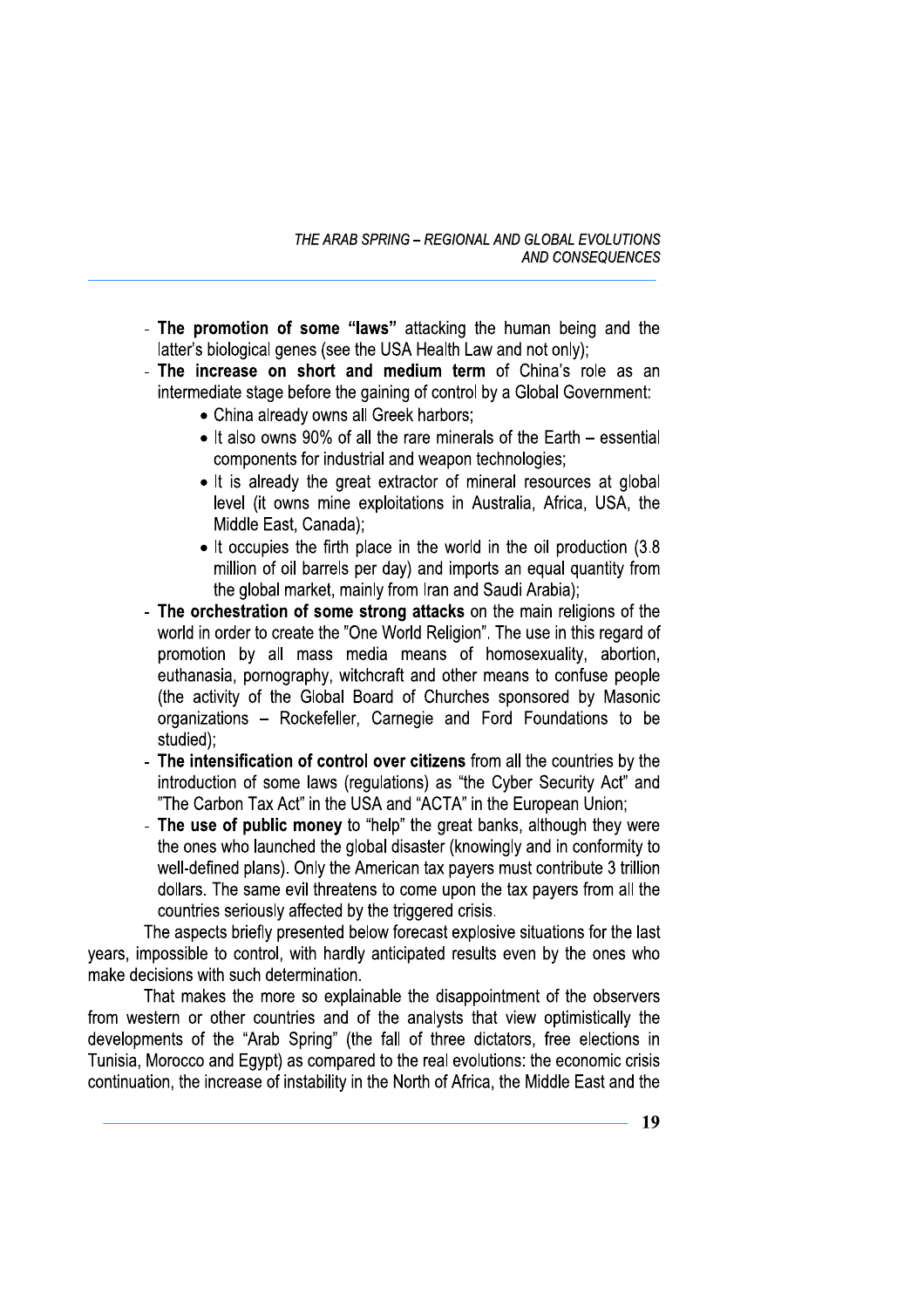Maior General (ret) Professor Constantin MINCU, PhD

adjacent areas, the seizing of power of the Islamic and Salafist parties (some declare themselves as moderate, but nobody believes them).

## 2. The geopolitical and economic importance of states from Northern **Africa and the Middle East**

Almost all the analysts and observers of the evolutions in the last few vears on the international stage agree the states comprised in the "Arab Spring" and also some countries in this vicinity have the main role from many regards:

- They are situated in the vicinity of some important commercial routes (the Mediterranean Sea, the Suez Canal, the Red Sea, the Persian Gulf. the Indian Ocean):
- They have an important demographic impact that can be taken into account as potential for development and consumption market for the occidental states:
- They produce and export a large amount of the world's oil, still a vital resource for occidental world's economies and also for the economies of some emergent states (China, India, Brazil, etc.). Thus, in the top of the first twenty producers of oil in the world there are:
	- •2<sup>nd</sup> place Saudi Arabia, producing 8.3 million barrels of oil per day from which exports 7.5 million;
	- •4<sup>th</sup> place Iran, producing 4 million barrels of oil per day and exporting 3 million;
	- $\bullet$ 8<sup>th</sup> place the United Arab Emirates, producing 2.4 million barrels per day and exporting 2 million;
	- •9<sup>th</sup> place Irag, producing 2.4 million barrels per day and exporting 1.9 million:
	- •10<sup>th</sup> place Kuwait, producing 2.4 million barrels of oil per day and exporting 1.4 million;
	- •16<sup>th</sup> place Algeria, producing 1.8 million barrels of oil per day and exporting 1.3 million:
	- •17th place Libya, producing 1.7 million barrels of oil per day and exporting 1.2 million.

If we also take into consideration the states situated in the vicinity of the great already mentioned producers (Nigeria - 12<sup>th</sup> place, Angola - 15<sup>th</sup> place, Kazakhstan - 18<sup>th</sup> place and Azerbaijan - 20<sup>th</sup> place), it clearly results the major dependency of the industrialized countries, great consumers and without own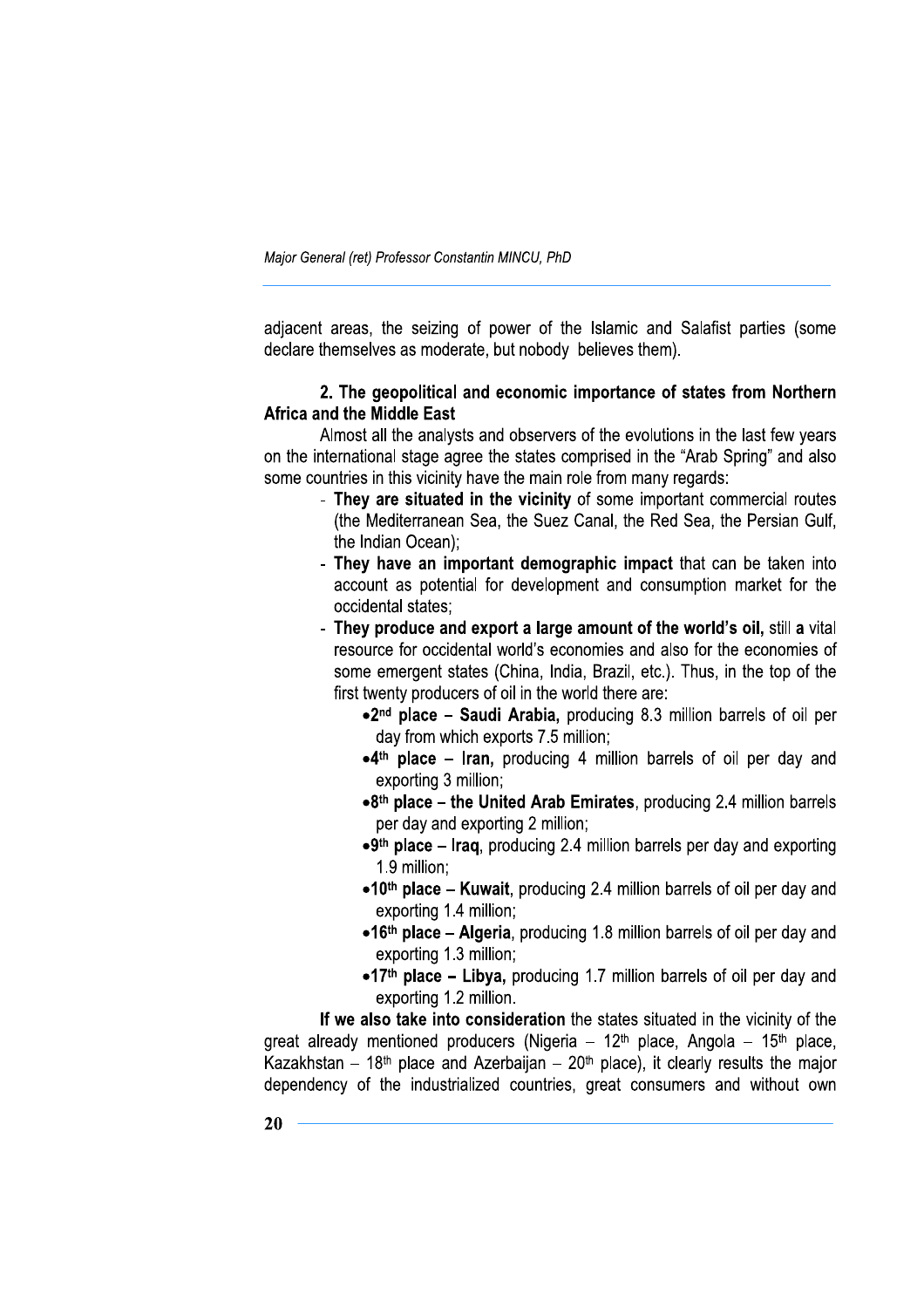resources (excepting Great Britain – 19<sup>th</sup> place and Russia – 1<sup>st</sup> place), by the black gold production from the areas affected by the revolutionary movements called in the international press "the Arab Spring" or "Islamic Spring". In fact, we speak about a production of 29.4 million barrels per day and an export of 24.4 million barrels per day.

Daily, these huge amounts of oil supplies the industrial machinery, the public consumption and the (hard to neglect) military system's needs.

That is why the revolutionary riots started in December 2010 and which, under different forms, continue even today must be viewed beyond the real economic, social, political and religious causes and rather as control key for some vital resources for the industrialized world economy and for the great military powers. This fact needs a thorough analysis of the contemporary phenomena and a more realist assessment of the historical hypocrisy of some occidental powers (the claim of democracy's cause and human rights when, as a matter of fact, the fight is for the privileged access to vital resources).

3. Causes, goals, characteristics and traits of the "Arab Spring"

In the last 30-40 vears in the Arab world were accumulated demographic. political, economic, religious and other nature tensions. This situation needed a catalyst, a spark for all to ignite the fire.

Many analysts\*\* consider the main role was played by the disclosure of the corruption of the dictators and autocrats from Northern African and Middle East countries done on Wikileaks site by showing a part of the diplomatic correspondence of the US State Department (the disclosure also regarded other states from Europe and Asia, Romania included).

The aforementioned disclosure stirred the spirits, especially the educated young people having access to the socialization networks (Facebook, Twitter, etc.) which, started to manifest, at first shyly and then more firmly after the Tunisian "spark" in December 2010, when the young Tunisian Mohamed Benaziza set fire to himself in the small town of Sidi Bouzid.

Recent analyses showed that among the main causes that initiated the "Arab Spring" riots were:

- The demographic developments during the last 30-40 years that ended in the growth of the young population without social and economic prospects:
- The existence of some dictatorial or authoritarian regimes perpetuated in force on clan and clientele principles that resisted with the same main characters for 30-40 years;

<sup>\*\*</sup> See the material posted on different Internet sites by using Google search and the "Arab Spring" topic.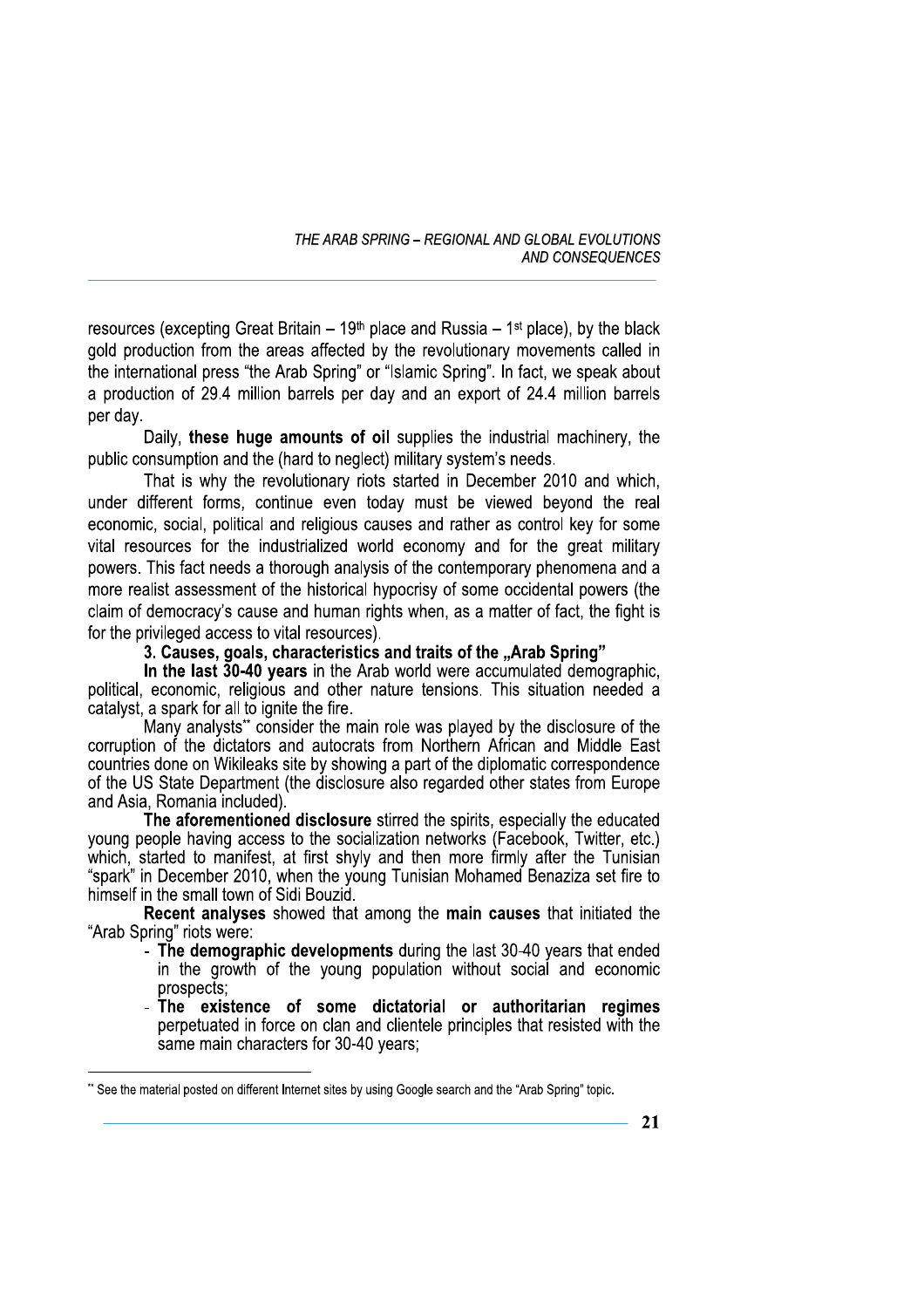Maior General (ret) Professor Constantin MINCU, PhD

- The generalized corruption of the government and local authorities;
- The massive violation and without any abstention of the fundamental human rights:
- The galloping inflation and the increase of prices for the basic foodstuffs;
- The affirmation of "kleptocracy" (kleptomania) as state policy;
- The religious and clan sectarianism:
- The lack of jobs, the unemployment rate affecting 20-30% of the population able to work in economic activities.

Taking into account the above presented reasons, most of the demonstrators claimed - through more or less violent forms - the following:

- The introduction of some democratic regimes;
- The respect of fundamental human rights:
- Free and fair elections, inclusively by accepting women to vote (in the countries where this thing has not happened yet);
- The resignation of the autocrats and their allies.

The means to reach the already presented goals embraced different forms of manifestation, from civil war (Libya) to more or less peaceful demonstrations:

- Civilian disobedience through the disrespect of laws and rules imposed by the authorities:

- Civilian resistance by diverse forms:
- Attacks on some state institutions;
- Huge demonstrations with the participation of tens of thousands of people;
- Intensification of online activism, especially of teenagers:
- Violent armed rebellions with casualties and injured people;
- Reach of revolution stage, especially in Libya, Egypt, Syria;
- Other actions (self-burning, destructions, urban war).

Until now (February 2012), the consequences of the revolutionary movements have been important at both regional and global level:

- Presidents and prime-ministers went off from power;
- The demonstrators imposed some economic concessions:
- The political map of Northern Africa and the Middle East was redesigned;

- They set the conditions for access by democratic means (by free elections) of some moderate or radical Islamic parties;

- The movement has not finished yet; there are ongoing actions also in other states (mainly in Syria).

#### Based on some analyses made by experts in global and regional issues we can state that:

- It increases the danger of some Islamic radical parties, especially in the Palestinian Territories, Egypt, Yemen, Tunisia and Morocco;

- The conditions for religious intolerance (see the violent harassment of the Copt Christians in Egypt);